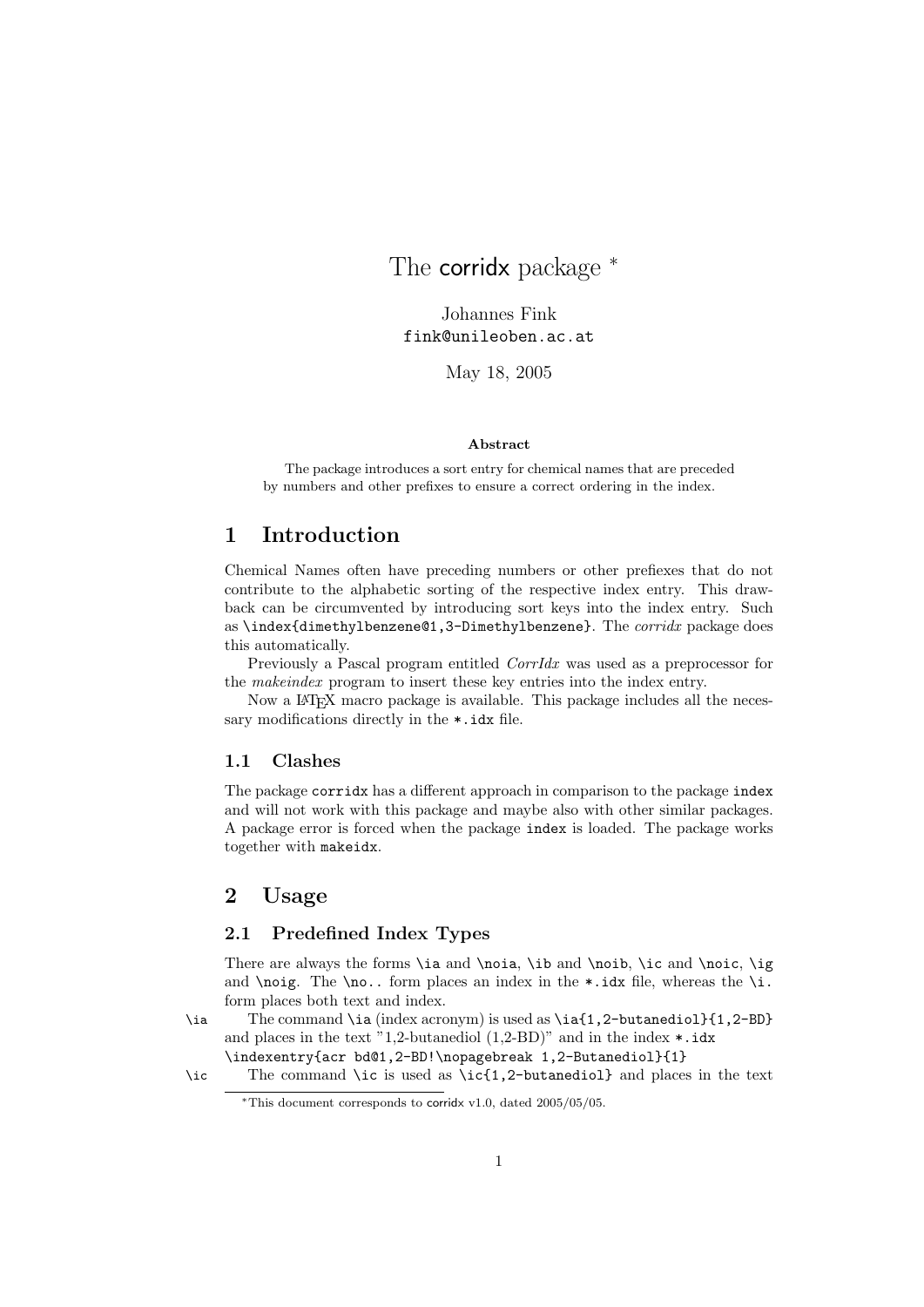"1,2-butanediol" and in the index \*.idx \indexentry{chem butanediol@1,2-Butanediol}{1}.

\ib The command \ib (both acronym and chemical index ) is used as \ib{1,2-butanediol}{1,2-BD} and places in the text "1,2-butanediol (1,2-BD)" and in the index \*.idx

\indexentry{chem butanediol@\begin{crrdxchem}1,2-Butanediol\end{crrdxachem}}{1} \indexentry{acr bd@1,2-BD\nopagebreak!\begin{crrdxacr}1,2-Butanediol\end{crrdxacr}}{1}

\ig \ig (index general) places both in the index and the text, The macro has two arguments, the first being optional. The first optional argument is appended in the index to the second and is suppressed in the text for \ig. \ig[!unsaturated]{polyester} places in the text "polyester" and in the index \indexentry{gen polyester@Polyester!unsaturated}{2}. To use \ig with one argument, \ig{polyester} places places in the text "polyester" and in the index \*.idx \indexentry{gen polyester@Polyester}{2}

### 2.2 Define Yourself an Index Entry Type

The index entry is structured by several variables to have freedom in the output. A typical definition of an index looks like

```
\newcommand{\myindex}[x]{%
\bgroup%
\def\crrdx@key@prefix{keyprefix}%
% here is the key inserted
\def\crrdx@key@ostfix{keypostfix}%
\def\crrdx@sep@@{@separator@}%
\def\crrdx@entry@prefix{entryprefix}%
% here is the entry inserted,
% with the first letter capitalized
\def\crrdx@entry@postfix{entrypostfix}%
\def\crrdx@fmt@page{formatpage}%
\def\crrdx@sfc@prerun{\crrdx@sfc@prerun@default}
\def\crrdx@key@prerun{\crrdx@key@prerun@default}
\crrdx@fmt@index@entry{thekey}{thecapitalizedentry}%
\egroup%
```
In the foregoing definition we give the variables in the order as they are placed by the macro \crrdx@fmt@index@entry. There are more macros to be defined by the user, as are really necessary in most cases, but this kind of structuring may be helpful to achieve the desired result more easily.

Look for the definitions of **\noia**, **\noic**, **\noig** to have a feeling how to use the variables.

#### 2.3 Auxiliary Commands

\crrdxformatpage This macro sets a postfix in the index entry for page formatting. Use the command

\crrdxformatpage{chem}{|textit}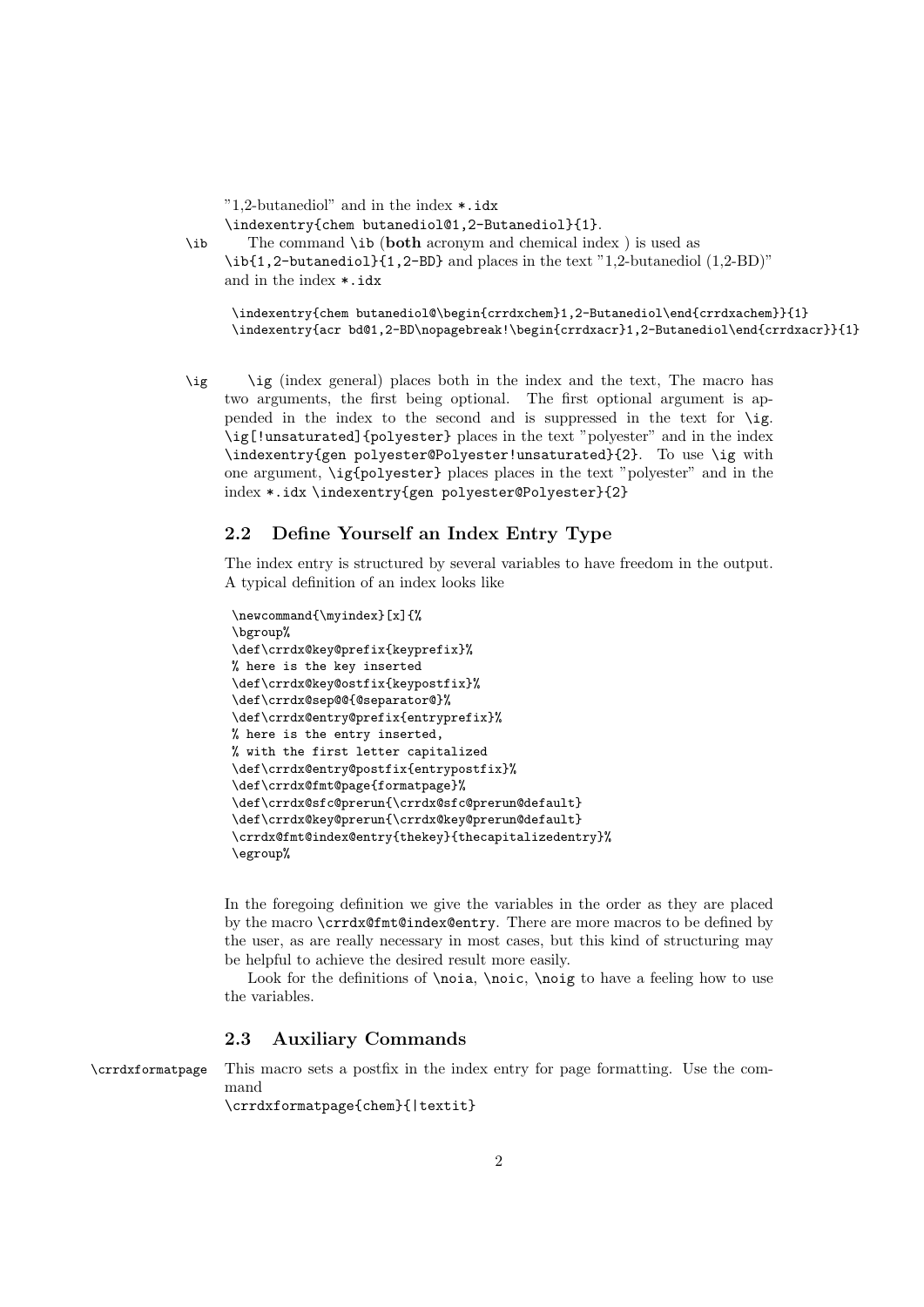to get in the chemical index the page number in italic. To make the page number for a chemical index in boldface, place the command \crrdxformatpage{chem}{|textbf}. This holds for all subsequent entries, if placed in the main text. However, you can redefine the environment figure, by including the \crrdxformatpage command to get a special page formatting only there.

For example, the definition

```
\renewenvironment{figure}%
{\@float{figure}\crrdxformatpage{chem}{|textit}}%
{\end@float}%
```
causes chemical index entries to be italic only in the figure environment, of course, if switched off outside. Do not use \ic within the caption, but use \noic outside the caption.

```
Similarly use the commands
\crrdxformatpage{acr}{} and
\crrdxformatpage{gen}{}, or
\crrdxformatpage{gen}{|textbf}.
```
You can also use your own defined formats.

crrdxenvchem We define empty environments that can be later used for special settings in crrdxenvacr the index. For example, you can define some characters as active there. In my personal copy I use to define this environment \selectlanguage{chemical}. The chemical package is not available from the LATEX mirrors. You can download it from http://www.unileoben.ac.at/~fink/papers/welcome.html somewhat downwards, in the L<sup>AT</sup>FX section.

### 2.4 Index Sectioning

\sectioncrrdx This macro can be used to place an index heading that is included without numbering into the table of contents. Example:

```
\index{acr<sub>UU</sub>@\sectioncrrdx{Acronyms}\swallow|swallow}%
\infty{chem<sub>\cup</sub>©\setminussectioncrrdx{Chemicals}\sumwallow|swallow}%
\label{eq:gen} $$\index{gen_{\sec:noncrrdx{General}}\swallow|swallow|swallow|
```
\swallow ensures that no comma and page number will come into the entry. Take care to place the section entry at the top of the other entries, by placing one space more behind chem $_{\sqcup\sqcup}$ , etc. than in the other related entries.

# 3 Implementation

# 3.1 Main Entries

\ic \ic{1,2-chemname} places 1,2-chemname in the text and places an index entry, formatted as chem chemname@1,2-chename.

```
1 \newcommand{\ic}[1]{\begin{crrdxchem}#1\end{crrdxchem}\noic{#1}}%
```
\noic \noic{1,2-chemname} places an index entry, formatted as chem chemname@1,2-chename. We encapsule the whole macro by grouping.

```
2 \newcommand{\noic}[1]{%
```

```
3 \bgroup%
```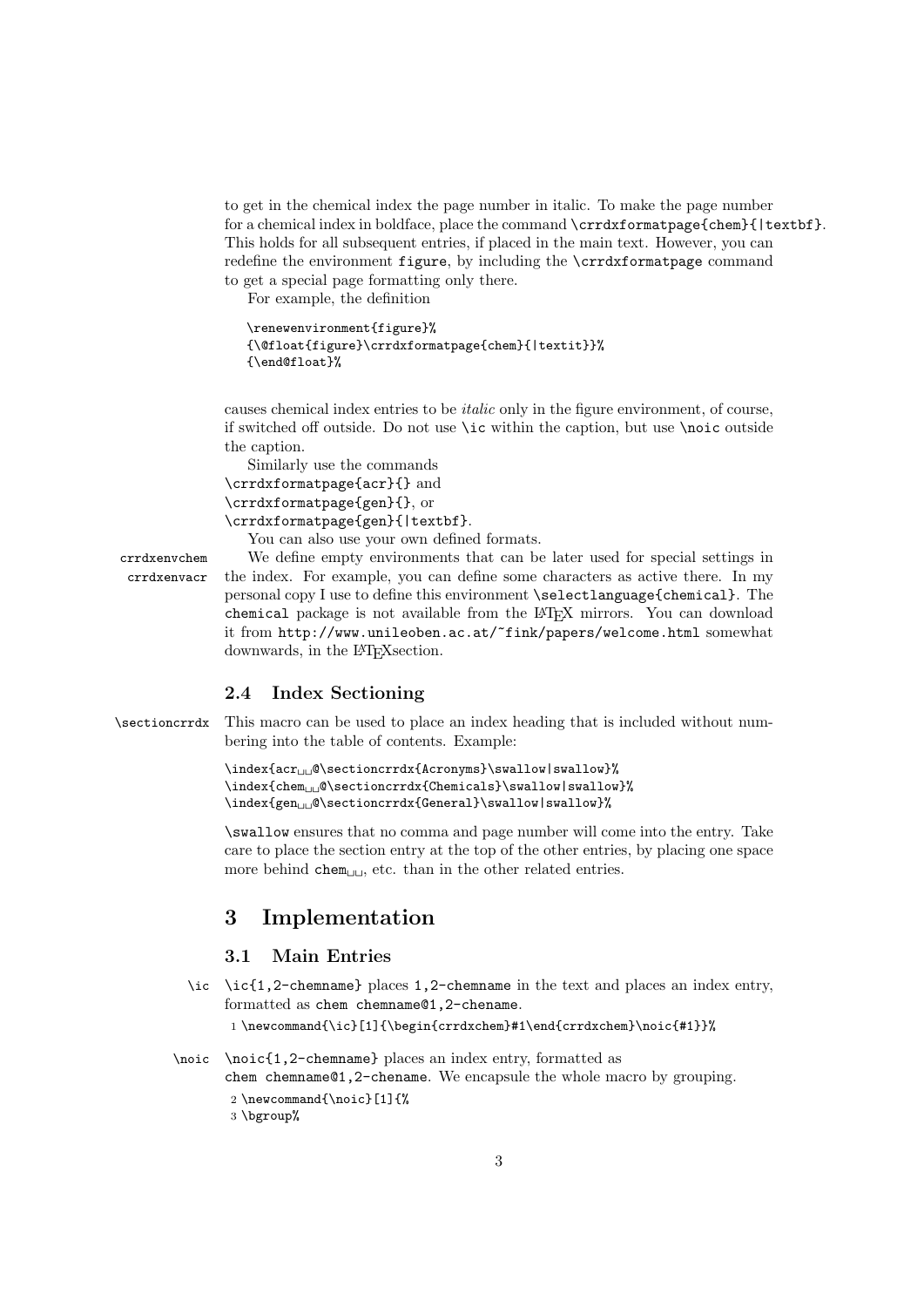```
4 \def\crrdx@key@prefix{chem }%
5 \def\crrdx@key@ostfix{}%
6 \def\crrdx@sep@@{@}%
7 \def\crrdx@entry@prefix{\string\begin{crrdxchem}}%
8 \def\crrdx@entry@postfix{\string\end{crrdxchem}}%
9 \def\crrdx@fmt@page{\crrdx@fmtpage@chem}%
10 \def\crrdx@sfc@prerun{\crrdx@sfc@prerun@default}%
11 \def\crrdx@key@prerun{\crrdx@key@prerun@default}%
12 \crrdx@fmt@index@entry{#1}{#1}%
13 \egroup%
14 }%
```
\ia This is the acronym entry. It places the acronym in the text and in the index 15 \newcommand{\ia}[2]{#1 \mbox{(#2)}\noia{#1}{#2}}%

\noia This places the acronym in the index.

```
16 %
17 \newcommand{\noia}[2]{%
18 \bgroup%
19 \def\crrdx@key@prefix{acr }%
20 \def\crrdx@key@ostfix{}%
21 \def\crrdx@sep@@{@}%
22 \def\crrdx@entry@prefix{#2\string\nopagebreak!\string\begin{crrdxacr}}%
23 \def\crrdx@entry@postfix{\string\end{crrdxacr}}%
24 \def\crrdx@fmt@page{\crrdx@fmtpage@acr}%
25 \def\crrdx@sfc@prerun{\crrdx@sfc@prerun@default}%
26 \def\crrdx@key@prerun{\crrdx@key@prerun@default}%
27 \crrdx@fmt@index@entry{#2}{#1}%
28 \egroup%
29 }%
```
\ib \noib \ib and \noib are macros to place both a chemical index and an acronym. \ib places both the index and the text, whereas **\noib** places only both index entries. The macros have two arguments, e.g.,  $\ib{1,2}$ -chemname}{CN}.

```
30 \newcommand{\noib}[2]{\noic{#1}\noia{#1}{#2}}%
31 \newcommand{\ib}{2}{{\right)l} \newcommand{\ib}[2]{\ic{#1}\noia{#1}{#2}}%
```
\ig and \noig are macros to place a general index.

\ig

```
32 \neq \text{mod}[\iota][2][]33 #2%
34 \noig[#1]{#2}%
35 }%
```
\noig This macro formats a general index entry.

 \newcommand{\noig}[2][]{% \bgroup% \def\crrdx@key@prefix{gen }% \def\crrdx@key@ostfix{}% \def\crrdx@sep@@{@}% \def\crrdx@entry@prefix{}% \def\crrdx@entry@postfix{#1}% \def\crrdx@fmt@page{\crrdx@fmtpage@gen}%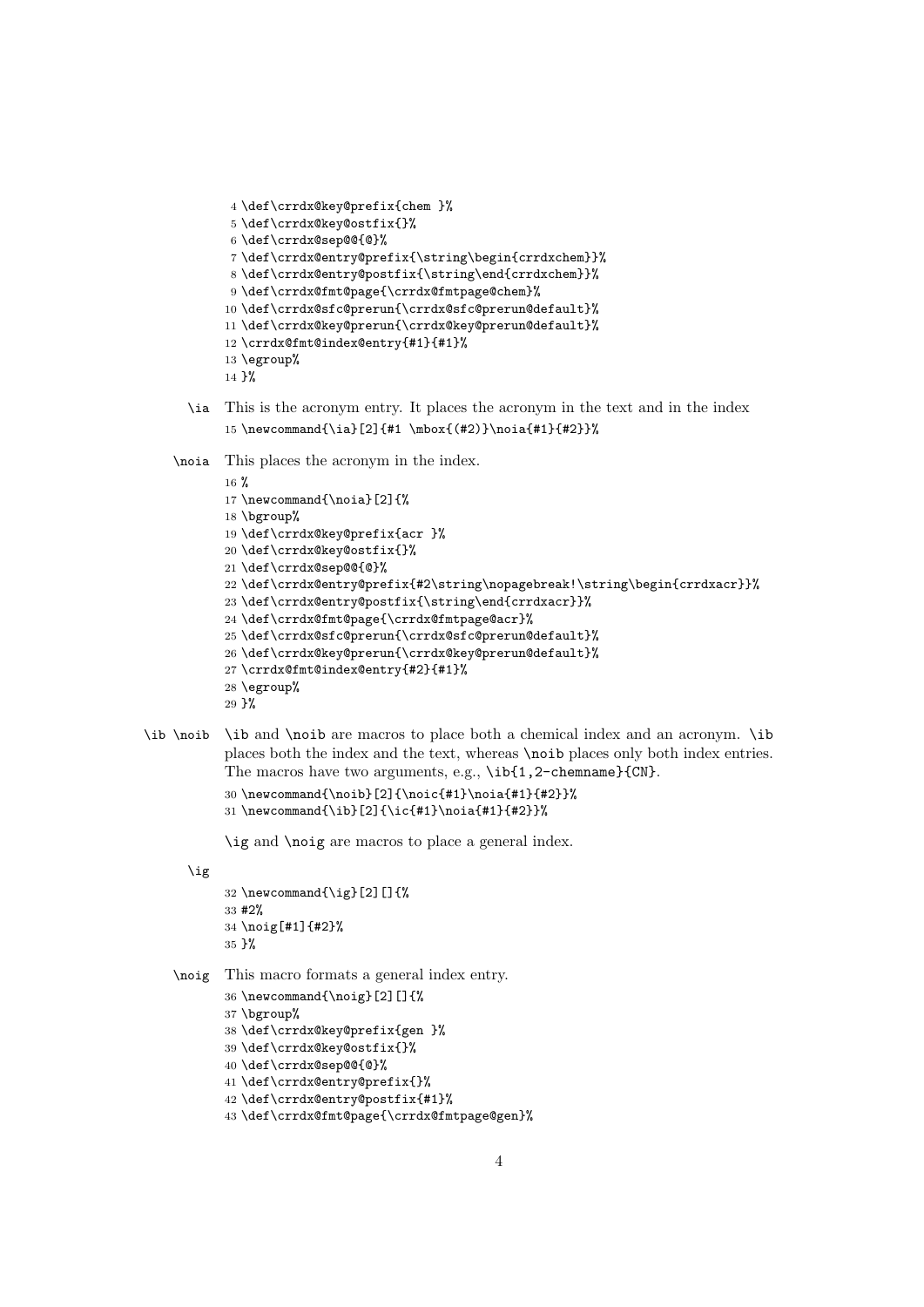```
44 \def\crrdx@sfc@prerun{\crrdx@sfc@prerun@default}%
45 \def\crrdx@key@prerun{\crrdx@key@prerun@default}%
46 \crrdx@fmt@index@entry{#2}{#2}%
47 \egroup%
48 }%
```
# 3.2 Auxiliary Commands

```
\crrdxformatpage This macro set a postfix for page formatting.
```

```
49 \newcommand{\crrdxformatpage}[2]{\@namedef{crrdx@fmtpage@#1}{#2}}%
50 \crrdxformatpage{chem}{\@empty}%
51 \crrdxformatpage{acr}{\@empty}%
52 \crrdxformatpage{gen}{\@empty}%
```
The makeindex program describes the following commands for page formatting:

```
\providecommand{\ii}[1]{{\it#1}}%
\providecommand{\bb}[1]{{\bf#1}}%
```
e.g., for index boldface pagenumber as last entry in the \index command |bb. However we not use this type, we use rather |textit} or |textbf.

crrdxchem We define an empty environment that can be later used for special chemical language settings.

\newenvironment{crrdxchem}{}{}%

crrdxacr We define an empty environment that can be later used for special settings for acronyms.

\newenvironment{crrdxacr}{}{}%

#### 3.3 Formatting the Key

```
\crrdx@key This macro scans the entry and removes every non-letter character. The key is
            placed in the index before the @ as sorting aid.
```

```
55 \newcommand{\crrdx@key}[1]{%
56 \crrdx@key@prerun%
57 \edef\crrdx@key@temp{#1}%
58 \edef\crrdx@key@var{\@empty}%
59 \let\end\@empty%
60 \expandafter\crrdx@key@loop\crrdx@key@temp\end%
61 }%
62 \newcommand{\crrdx@key@loop}[1]{%
63 \let\next=\crrdx@key@loop%
64 \ifx#1\end\let\next=\relax\fi%
65 \ifcat\noexpand#1a\lowercase{\edef\crrdx@key@var{\crrdx@key@var#1}}\fi%
66 \next}%
The following text formats are skipped in the key:
67 \newcommand{\crrdx@key@prerun@default}%
```

```
68 {%
69 \renewcommand{\textrm}[1]{{\noexpand\textrm{##1}}}%
70 \renewcommand{\textbf}[1]{{\noexpand\textbf{##1}}}%
```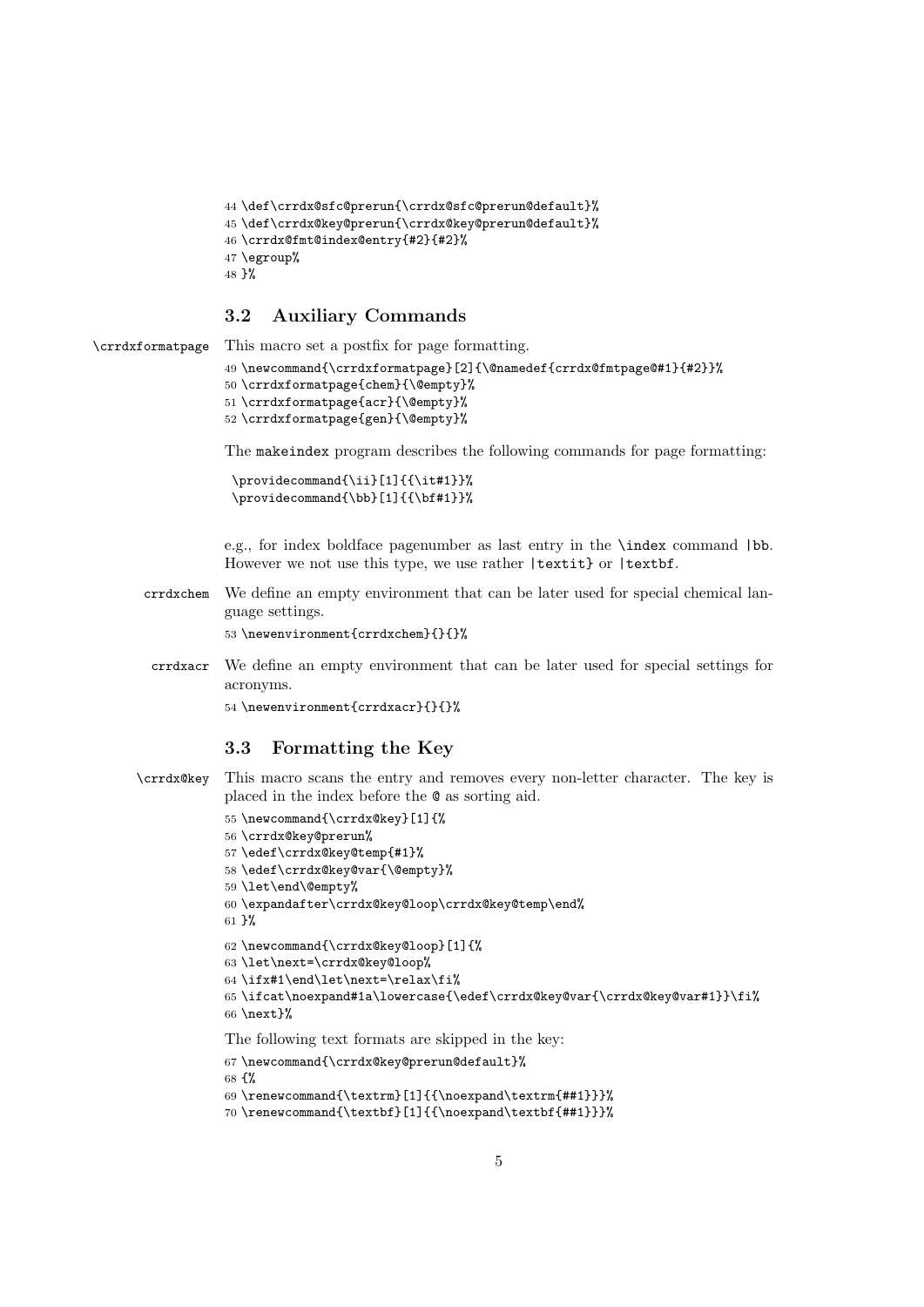```
71 \renewcommand{\textsf}[1]{{\noexpand\textsf{##1}}}%
72 \renewcommand{\texttt}[1]{{\noexpand\texttt{##1}}}%
73 \renewcommand{\textmd}[1]{{\noexpand\textmd{##1}}}%
74 \renewcommand{\textit}[1]{{\noexpand\textit{##1}}}%
75 \renewcommand{\textsc}[1]{{\noexpand\textsc{##1}}}%
76 \renewcommand{\textsl}[1]{{\noexpand\textsl{##1}}}%
77 \renewcommand{\textup}[1]{{\noexpand\textup{##1}}}%
78 \def~{\string~}%
79 }%
```
If you want to skip a normal text in the key, then format it as \textup.

### 3.4 Formatting the Entry

```
\crrdx@sfc@prerun After scanning the key, we want to use the formats again with a different expansion
                         than when doing the key.
                         80 \newcommand{\crrdx@sfc@prerun@default}%
                         81 {%
                         82 \renewcommand{\textrm}{\string\textrm}%
                         83\renewcommand{\textbf}{\string\textbf}%
                         84 \renewcommand{\textsf}{\string\textsf}%
                         85 \renewcommand{\texttt}{\string\texttt}%
                         86 \renewcommand{\textmd}{\string\textmd}%
                         87 \renewcommand{\textit}{\string\textit}%
                         88 \renewcommand{\textsc}{\string\textsc}%
                         89 \renewcommand{\textsl}{\string\textsl}%
                         90 \renewcommand{\textup}{\string\textup}%
                         91 \def~{\string~}%
                         92 }%
\crrdx@fmt@index@entry This macro formats the input into the index.
                         93 \newcommand{\crrdx@fmt@index@entry}[2]{%
                         94 \crrdx@key{#1}%
                         95 \crrdx@sfc{#2}%
                         96 \edef\crrdx@fmt@index@entry@var{%
                        97 \crrdx@key@prefix%
                        98 \crrdx@key@var%
                        99 \crrdx@key@ostfix%
                        100 \crrdx@sep@@%
                        101 \crrdx@entry@prefix%
                        102 \crrdx@sfc@var%
                        103 \crrdx@entry@postfix%
                        104 \crrdx@fmt@page}%
                        105 \index{\crrdx@fmt@index@entry@var}%
                        106 }%
       \crrdx@sfc@loop We want to capitalize the first letter automatically. We start to declare the loop
                         used in \crrdx@sfc. We scan the entry to find the first letter. This we are
                         capitalizing and then we switch to scan what is left over from #1.
                        107 \newcommand{\crrdx@sfc@loop}[1]{%
                        108 \crrdx@sfc@prerun%
```

```
109 \let\next=\crrdx@sfc@loop%
```

```
110 \ifx#1\end\let\next=\relax\fi%
```

```
111 \ifcat\noexpand#1a%
```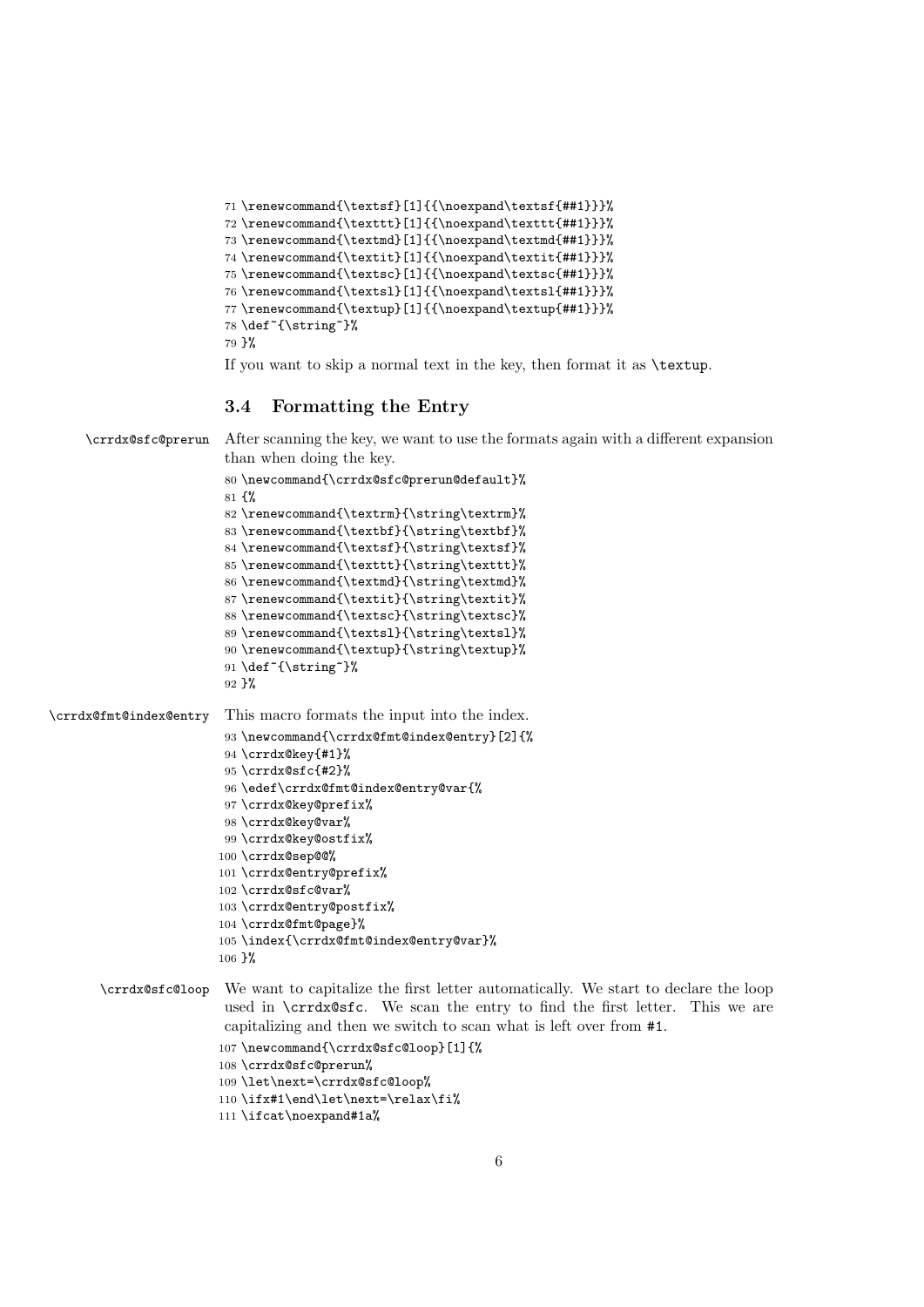```
A letter is found
                          112 \uppercase{\edef\crrdx@sfc@var{\crrdx@sfc@var#1}}%
                           make it uppercase. We scan now the rest what is left over in #1 and add it to the
                           \crrdx@sfc@var.
                          113 \let\next=\crrdx@sfc@loop@leftover%
                          114 \else%
                          115 \edef\crrdx@sfc@var{\crrdx@sfc@var#1}%
                          116 \fi%
                          117 \next}%
\crrdx@sfc@loop@leftover Collects the stack #1 after finding a letter.
                          118 \newcommand{\crrdx@sfc@loop@leftover}[1]{%
                          119 \let\next=\crrdx@sfc@loop@leftover%
                          120 \ifx#1\end\let\next=\relax\fi%
                          121 \edef\crrdx@sfc@var{\crrdx@sfc@var#1}%
                          122 \next%
                          123 }%
              \crrdx@sfc This is the main macro to Set the First letter as Capital, i.e., what is behind the
                           @ in the \index command. We presume that before a possible space in the entry
                           there is a letter that can be capitalized.
                          124 \newcommand{\crrdx@sfc}[1]{%
                          125 \edef\crrdx@sfc@var{\@empty}%
                          126 \let\end\@empty%
                          127 \crrdx@split{#1}%
                          128 \expandafter\crrdx@sfc@loop\crrdx@beforespace\end%
                          129 \ifx\crrdx@afterspace\@empty\else%
                          130 \edef\crrdx@sfc@var{\crrdx@sfc@var\space\crrdx@afterspace}%
                          131 \fi%
                          132 }%
                           Scanning the loop, normally spaces are lost. Therefore we split the entry when a
                           space is there at the first space and glue it together in the final part of \c{rrd}sfc.
                          133 \def\crrdx@ss#1 #2\stop{\edef\crrdx@beforespace{#1}\edef\crrdx@afterspace{#2}}%
                          134 \newcommand{\crrdx@split}[1]{%
                          135 \edef\test{\@empty}%
                           We test for no space there with a space and \test as last entry.
                          136 \crrdx@ss#1 \test\stop%
                          137 \ifx\crrdx@afterspace\test%
                           there is no space
                          138 \edef\crrdx@beforespace{#1}\edef\crrdx@afterspace{\@empty}%
                          139 \else%
                           there is a space
                          140 \crrdx@ss#1\stop%
                          141 \fi%
                          142 }%
```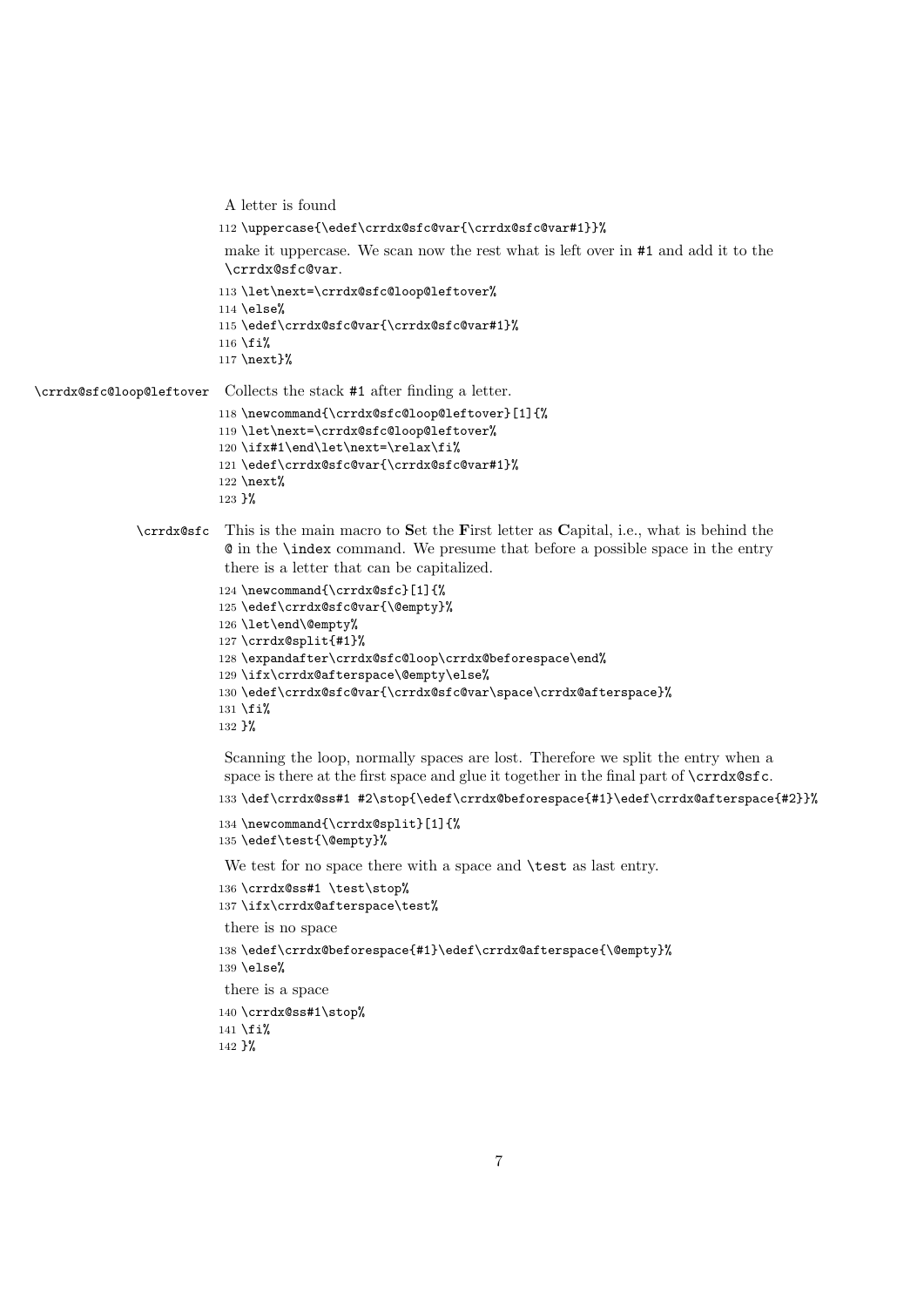### 3.5 Index Sectioning

We use here providecommand because it may be defined in some classes too (at least in classes that I developed for personal use).

```
\swallow Swallows the next item (no operation)
         143 \providecommand\swallow[1]{\relax}%
```
\sectioncrrdx Makes an index, added to table of contents at level 1 (section) without number. 144 \providecommand{\sectioncrrdx}[1]% 145 {\section\*{#1}\addcontentsline{toc}{section}{#1}}%

### 3.6 Clashes Check

```
146 \AtBeginDocument{ \@ifpackageloaded{index}%
147 {\PackageError{corridx}%
148 {This package is not compatible with package index}{}}}%
```
# Index

Numbers written in italic refer to the page where the corresponding entry is described; numbers underlined refer to the code line of the definition; numbers in roman refer to the code lines where the entry is used.

| Symbols                                                 | \crrdx@fmt@page                                        | $\crrdx@sfc@var $                        |
|---------------------------------------------------------|--------------------------------------------------------|------------------------------------------|
| $\text{Qempty} \dots \dots 50$                          | $\ldots$ 9, 24, 43, 104                                | $\ldots$ 102, 112,                       |
| 52, 58, 59, 125,                                        | $\verb \crrdx@fmtpage@acr . 24 $                       | 115, 121, 125, 130                       |
| 126, 129, 135, 138                                      | \crrdx@fmtpage@chem . 9                                | \crrdx@split  127, 134                   |
| $\text{Qifpackageloaded}$ . 146                         | \crrdx@fmtpage@gen .<br>43                             | $\crrdx@ss$ . 133, 136, 140              |
| $\Omega$ 49                                             | $\text{Crrd}x@key \ldots 55, 94$                       | crrdxacr (environ-                       |
|                                                         | \crrdx@key@loop                                        | ment) $\ldots \ldots \frac{54}{5}$       |
| $\mathbf{A}$                                            | $\ldots \ldots 60, 62, 63$                             | crrdxchem (environ-                      |
| \addcontentsline  145                                   | \crrdx@key@ostfix .                                    | ment) 53                                 |
| \AtBeginDocument  146                                   | $\ldots 5, 20, 39, 99$                                 | $\text{Crrdxenvacr} \dots \dots$         |
|                                                         | \crrdx@key@prefix .                                    | $\texttt{Vert} \dots \dots$              |
| B                                                       | $\ldots$ 4, 19, 38, 97                                 | $\c{rrdxformat page}$ . 2, 49            |
| $\begin{bmatrix} \text{begin} 0.1 \\ 0.2 \end{bmatrix}$ | \crrdx@key@prerun                                      |                                          |
|                                                         | $\ldots$ 11, 26, 45, 56                                | E                                        |
| $\mathbf C$                                             | \crrdx@key@prerun@default                              | $\text{end} \ldots \ldots \ldots 1,$     |
| \crrdx@afterspace .                                     | $\ldots$ 11, 26, 45, 67                                | 8, 23, 59, 60, 64,<br>110, 120, 126, 128 |
| $\ldots \ldots 129$                                     | \crrdx@key@temp . 57, 60                               | environments:                            |
| 130, 133, 137, 138                                      | \crrdx@key@var 58, 65, 98                              | crrdxacr $\ldots \ldots \frac{54}{5}$    |
| \crrdx@beforespace.                                     | $\crrdx@sep@$                                          | crrdxchem $53$                           |
| $\ldots$ 128, 133, 138                                  | $\ldots$ 6, 21, 40, 100                                | $\text{expandafter} \dots 60, 128$       |
| \crrdx@entry@postfix                                    | $\crrdx@sfc \ldots 95, 124$                            |                                          |
| $\ldots$ 8, 23, 42, 103                                 | $\c{rrdx@sfc@loop}$ 107, 128                           | $\mathbf{I}$                             |
| \crrdx@entry@prefix                                     | \crrdx@sfc@loop@leftover                               | \ia $1, 15$                              |
| $\ldots$ 7, 22, 41, 101                                 | $\ldots \ldots \ldots 113, 118$                        | $\iota$ 2, 31                            |
| \crrdx@fmt@index@entry                                  | \crrdx@sfc@prerun .                                    | $\ib_{\Box}$ \noib  30                   |
| $\ldots$ 12, 27, 46, 93                                 | $10, 25, 44, \underline{80}, 108$                      | \ic $1, 1, 31$                           |
|                                                         | \crrdx@fmt@index@entry@var\crrdx@sfc@prerun@default    | \ifcat $\dots\dots \dots$ 65, 111        |
|                                                         | $\ldots \ldots \ldots$ 96, 105 $\ldots$ 10, 25, 44, 80 | $\iota$ g  2, 32                         |
|                                                         |                                                        |                                          |